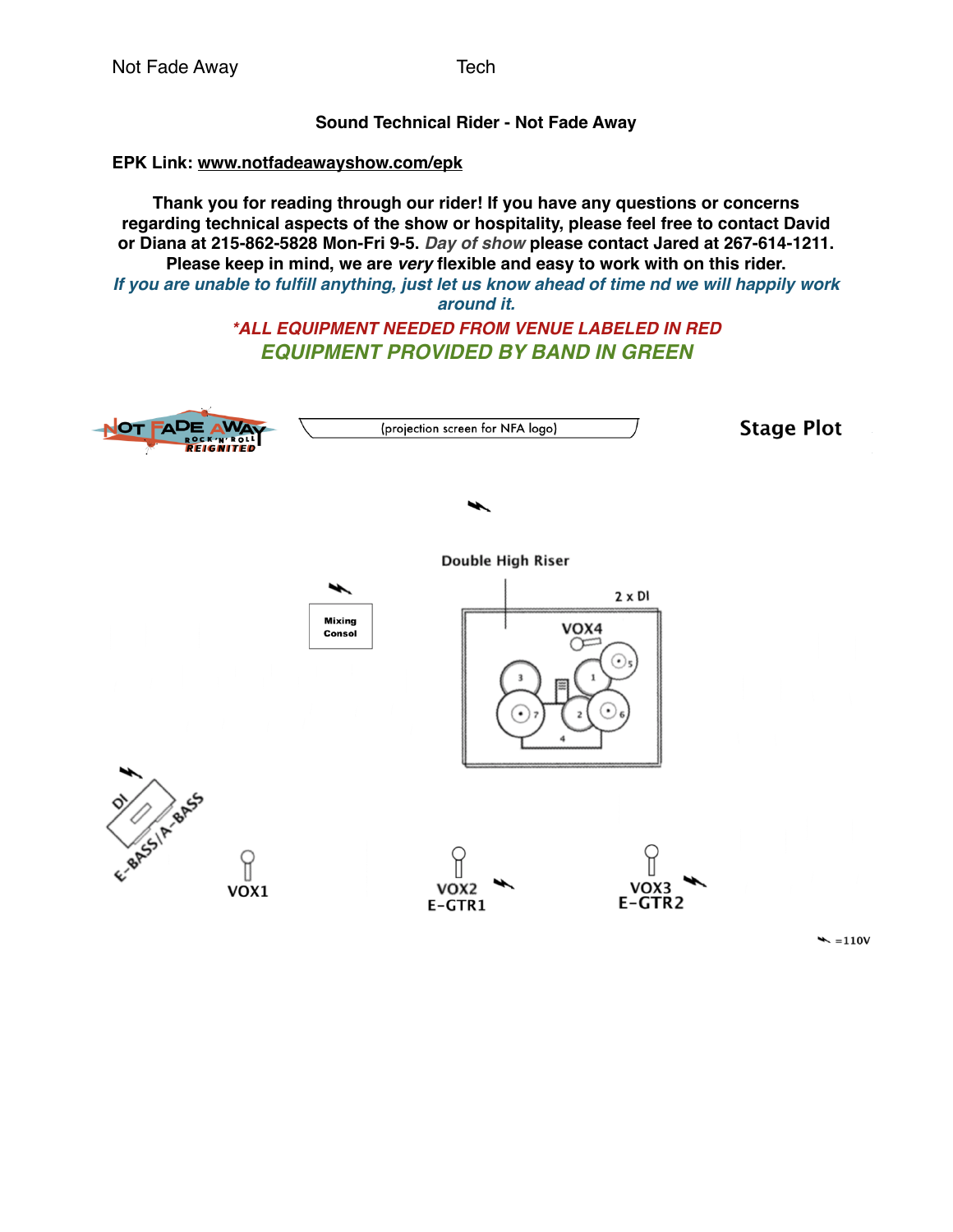| <b>Player</b>     | Amp           | DI                                        | <b>Mics</b>                                        |
|-------------------|---------------|-------------------------------------------|----------------------------------------------------|
| Bass/Backing VOX1 | Fender Rumble | DI Out from Amp                           | 1 Vox<br><b>Boom Mic Stand</b>                     |
| Guitar/VOX2       | Sans-Amp      | Sans Amp direct into<br>board with XLR    | 1 Vox<br><b>Boom Mic Stand</b>                     |
| Guitar/VOX3       | Sans-Amp      | Sans Amp direct into<br>board. DI or 1/4" | $1$ Vox<br><b>Straight Mic Stand</b>               |
| Drum/Backing Vox  | No            | No.                                       | 1 Vox<br>4 Mics for Drum Set<br>Boom Stand for VOX |

# **Equipment/Backline**

## **Drum Kit (provided by band unless otherwise specified):**

4-Piece Kit

| 1 - 20"-22" KICK | 1 - 12" Rack Tom   | $1 - 16$ " Floor Tom | 2 - Cymbal Boom<br><b>Stands</b> |
|------------------|--------------------|----------------------|----------------------------------|
| 1 - Snare Stand  | 1 - Hi Hat w/Stand | 1 - Throne           | Cymbals                          |

### **Guitar/Bass Amps (Provided by band):**

| Bass (Allison) | Sans Amp - XLR Out            |
|----------------|-------------------------------|
| E-GTR1         | Sans Amp - XLR Out            |
| E-GTR2         | Sans Amp - 1/4" Out OR DI Box |

**All Backline, iPad controlled mixing console, three (3) Super55 microphones for front lead vocalists, and one (1) 58 vocal mic for drummer will be provided by band. Provided by Venue: All XLR cables, All mic stands Projector (optional per-venue) Risers - Drums Double or Single High (optional per-venue) Lighting \*\*\*Band travels with limited power supply boxes so please have some ready.\*\*\***

**(Next Page) Input Patch List**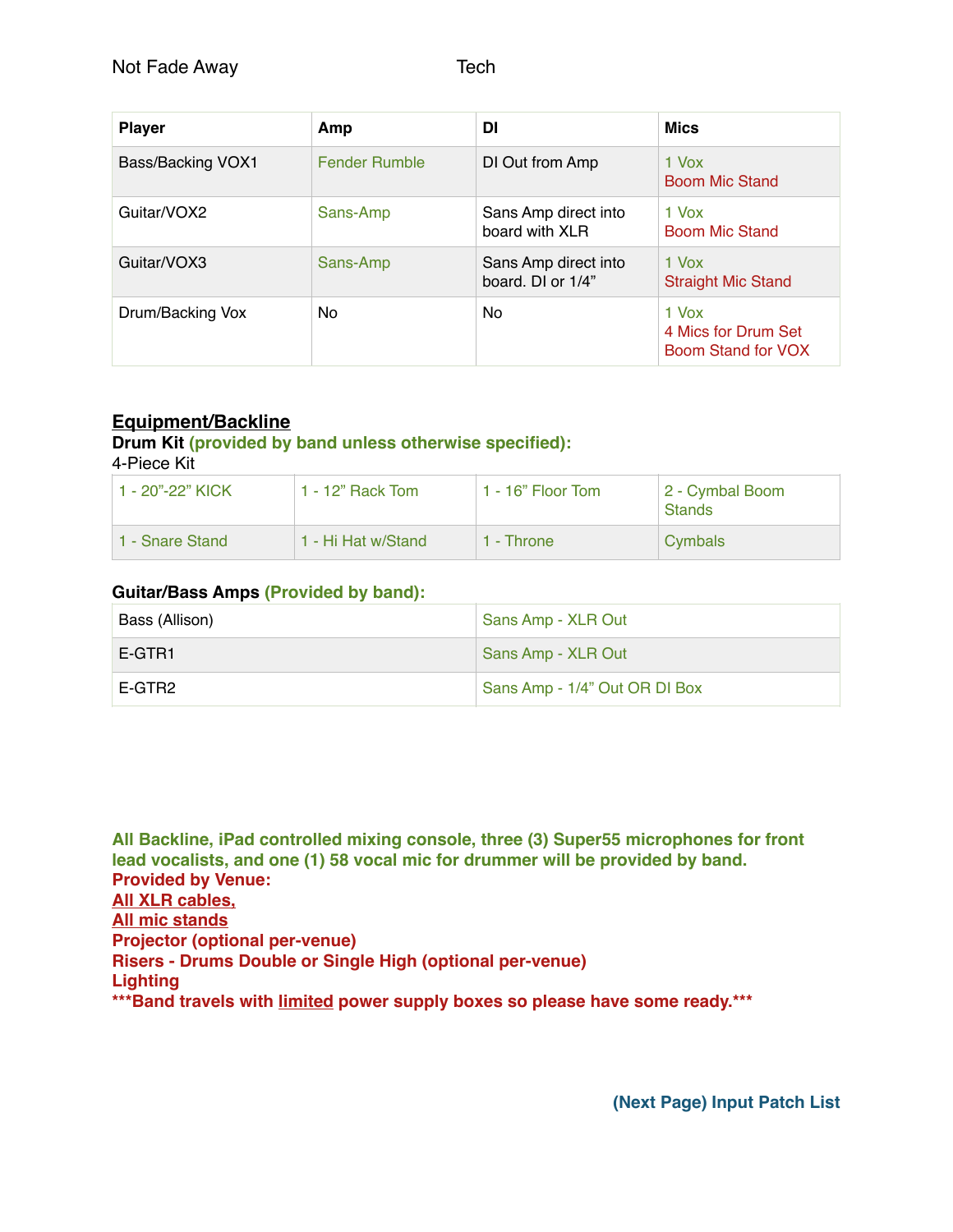#### **Input Patch List:**

**Band will provide iPad controlled mixing console (Behringer XR18 Air) using the "M-Audio" app with iPad. Please familiarize yourself with this free app or something equivalent. Left and Right will run through the venue's front of house speakers. \*\*Non-negotiable.\*\* Band controls own in-ear monitor mix.**

**Channel Instrument MIC/DI** 1 Nick Mickey and Mickey and Mickey and Mickey and Mickey and Mickey and Mickey and Mickey and Mickey and Mick 2 Snare Snare Mic 3 Overhead Left Mic 4 Overhead Right Mic (Optional) 5 Bass Amp DI From Bass Amp 6 **E-GTR 1** E-GTR 1 7 E-GTR 2 DI or 1/4" Direct from Sans Amp 8 VOX1 VOX1 Super 55 (Provided) 9 VOX2 VOX2 Super 55 (Provided) 10 VOX3 VOX3 Super 55 (Provided) 11 **VOX4** VOX4 SM58 or Equal 12 **In-Ear Ambient (Muted in FOH)** Shotgun Mic 13  $|X|$  $14$  X 15  $|X|$ 16 **Click (MUTED IN HOUSE)** Direct into Console from iPad 17 **Audio Cues Audio Cues** Direct into Console from iPad 18  $|X|$ **Outputs** L-R Main Outs Main FOH Mix 2 XLR to Main Speakers Aux 1 Drum IEM XLR Out Aux 2 **Aux 2** VOX1 IEM **XLR** Out Aux 3 VOX2 IEM XLR Out Aux 4 VOX3 IEM XLR Out

**App Link :<https://apps.apple.com/us/app/m-air/id1171110774>**